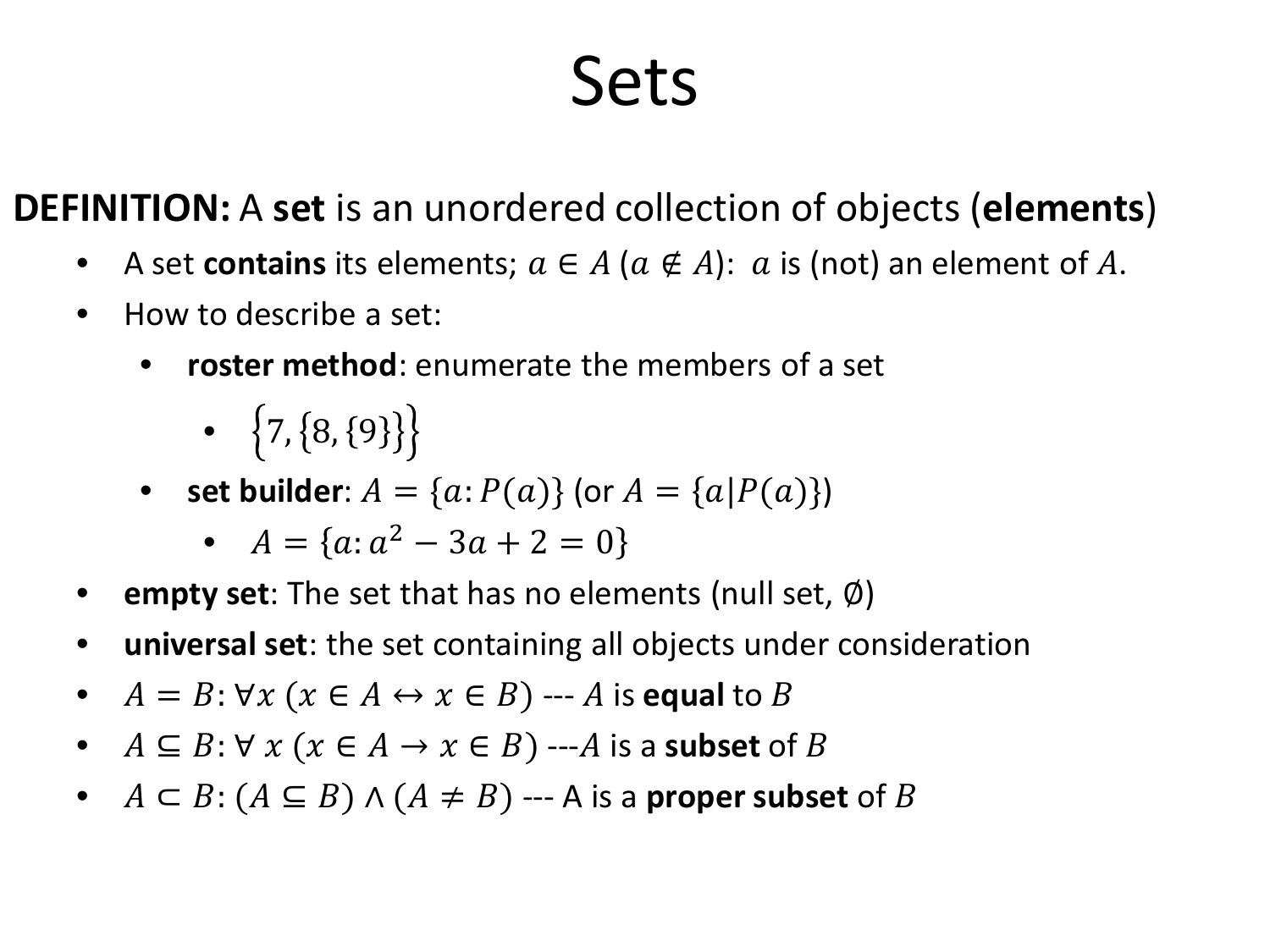### Set Operations

**DEFINITION:** Let  $A, A_1, ..., A_n, B, C$  be any sets. Let S be a universal set.

- $A \cup B = \{x | x \in A \lor x \in B\}$ : the **union** of A and B
- $A \cap B = \{x | x \in A \land x \in B\}$ : the **intersection** of A and B
	- **disjoint**:  $A \cap B = \emptyset$
- $A B = \{x | x \in A \land x \notin B\}$ : the **difference** of A and B
	- the **complement** of  $B$  with respect to  $A$
- $A \bigoplus B = (A B) \cup (B A)$ : the **symmetric difference** of A and B
- $\mathcal{P}(A) = \{x | x \subseteq A\}$ : the **power set** of A
- $A \times B = \{(a, b): a \in A \land b \in B\}$ : the **Cartesian product** of A and B
	- $A_1 \times \cdots \times A_n = \{ (a_1, ..., a_n) : a_1 \in A_1, ..., a_n \in A_n \}$

**REMARK:** Venn Diagrams—represent set operations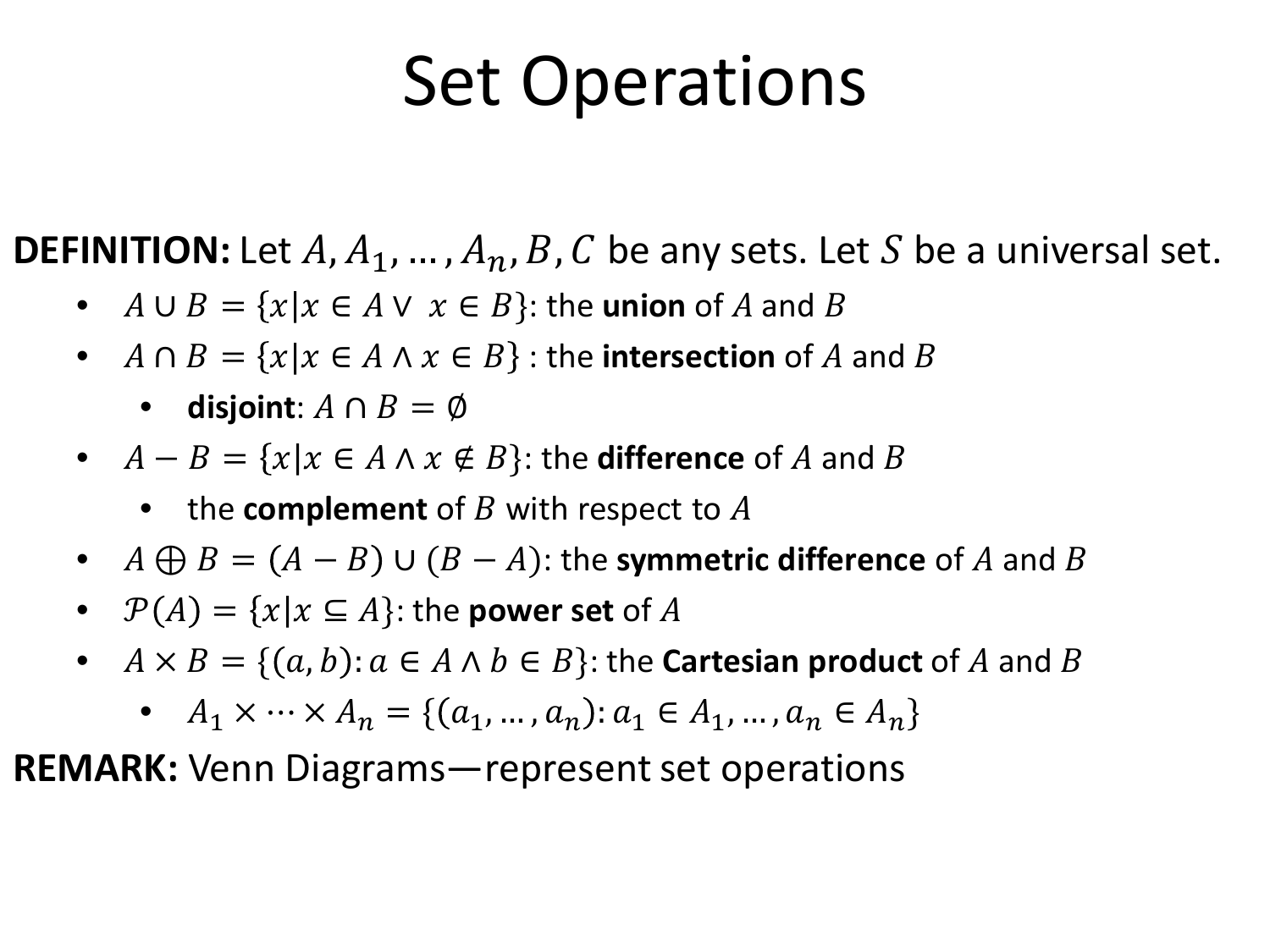### Set Operations

**Generalized union:**∪  $A = \{x | \exists y (y \in A \land x \in y)\}$ --A is a set of sets.

• 
$$
\cup \{A_1, A_2, ..., A_n\} = \bigcup_{i=1}^n A_i
$$

• Let  $A_i = \{i, i + 1, ...\}$ . Then  $\bigcup_{i=1}^n A_i = ?$ 

- $\cup$  { $A_1, A_2, ...$ } =  $\bigcup_{i=1}^{\infty} A_i$ 
	- Let  $A_i = \{1, 2, ..., i\}$ . Then  $\bigcup_{i=1}^{\infty} A_i = ?$
- $\cup$  { $A_i$ :  $i \in I$ } = $\cup_{i \in I} A_i$ 
	- Let  $A_i = (i 1/2, i + 1/2)$  for all  $i \in [0,1]$ . Then  $\cup_{i \in I} A_i = ?$
- $\cup \emptyset = \emptyset$

**Generalized intersection:**  $\cap A = \{x | \forall y (y \in A \rightarrow x \in y)\}\$ 

- $\cap$  { $A_1, A_2, ..., A_n$ } =  $\bigcap_{i=1}^n A_i$
- $\cap$  { $A_1, A_2, ...$ } =  $\bigcap_{i=1}^{\infty} A_i$
- $\cap$  { $A_i$ :  $i \in I$ } =  $\bigcap_{i \in I} A_i$
- ∩ Ø is not meaningful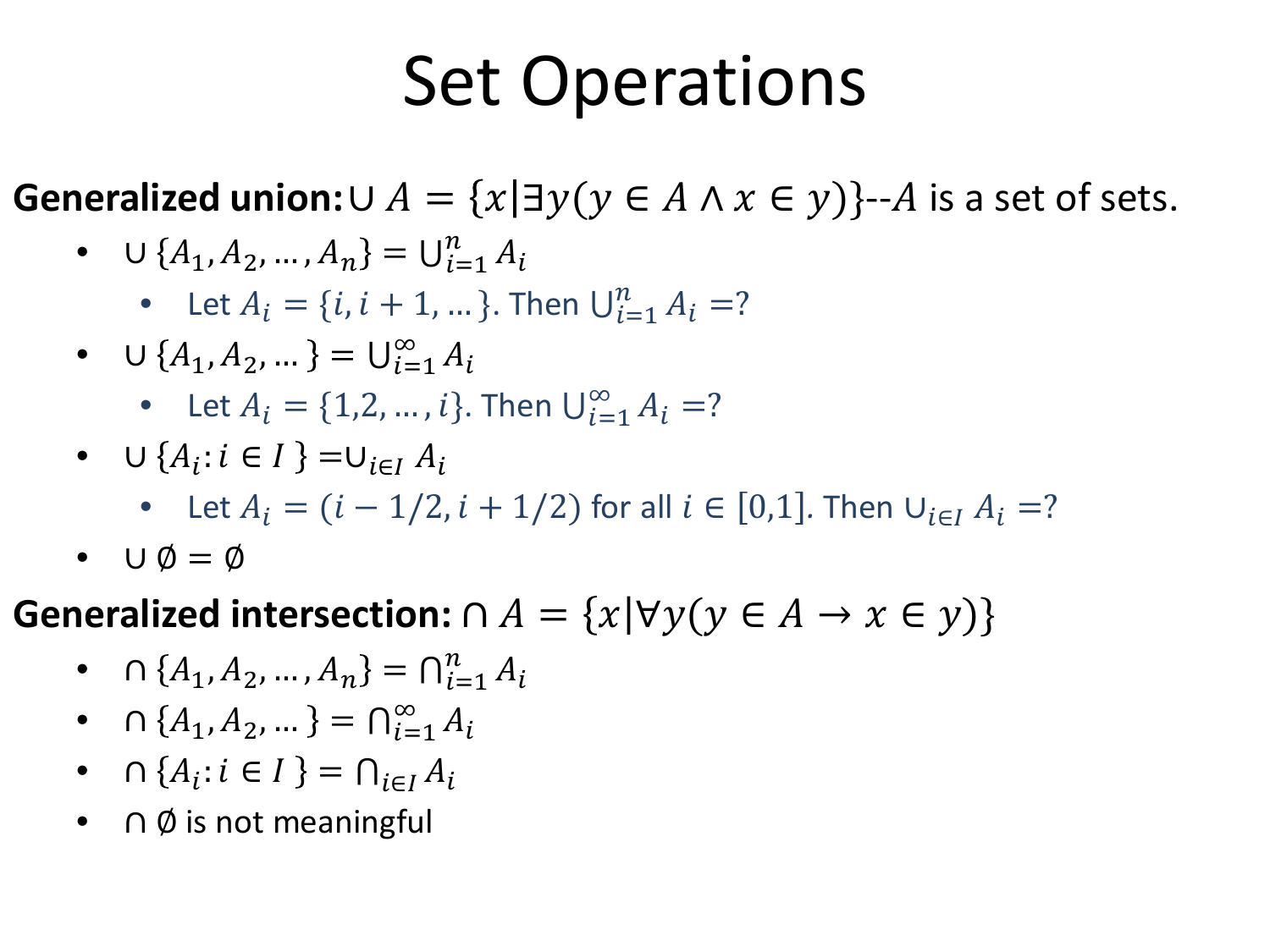# Laws of Set Operations

| <b>Complementation law</b> ( $\overline{x}$ and $\overline{A} = A$                                                 | <b>Identity Laws</b> (同一律):                          | Idempotent Laws(###):                                              |
|--------------------------------------------------------------------------------------------------------------------|------------------------------------------------------|--------------------------------------------------------------------|
| <b>Commutative Laws</b> (交換律):<br>• $A \cup B = B \cup A$                                                          | • $A \cap S = A$<br>• $A \cup \emptyset = A$         | • $A \cup A = A$ ;<br>• $A \cap A = A$                             |
| • $A \cap B = B \cap A$                                                                                            | <b>Domination Laws</b> (零律):                         | <b>Negation Laws</b> (补余律):                                        |
| <b>Associative Laws</b> (绪合律):<br>• $A \cup (B \cup C) = (A \cup B) \cup C$                                        | • $A \cup S = S$<br>• $A \cap \emptyset = \emptyset$ | • $A \cup \overline{A} = S$<br>• $A \cap \overline{A} = \emptyset$ |
| • $A \cap (B \cap C) = (A \cap B) \cap C$                                                                          | • $\bar{S} = \emptyset$                              |                                                                    |
| <b>Absorption Laws</b> (吸收律):                                                                                      | $\bullet \ \overline{\emptyset} = S$                 |                                                                    |
| • $A \cup (A \cap B) = A$<br>• $A \cap (A \cup B) = A$                                                             | Distributive Laws(分配律):                              | • $A \cup (B \cap C) = (A \cup B) \cap (A \cup C)$                 |
| De Morgan's Laws (摩根律):                                                                                            |                                                      | • $A \cap (B \cup C) = (A \cap B) \cup (A \cap C)$                 |
| • $\overline{A \cap B} = \overline{A} \cup \overline{B}$<br>$\overline{A \cup B} = \overline{A} \cap \overline{B}$ |                                                      | S is the universal set                                             |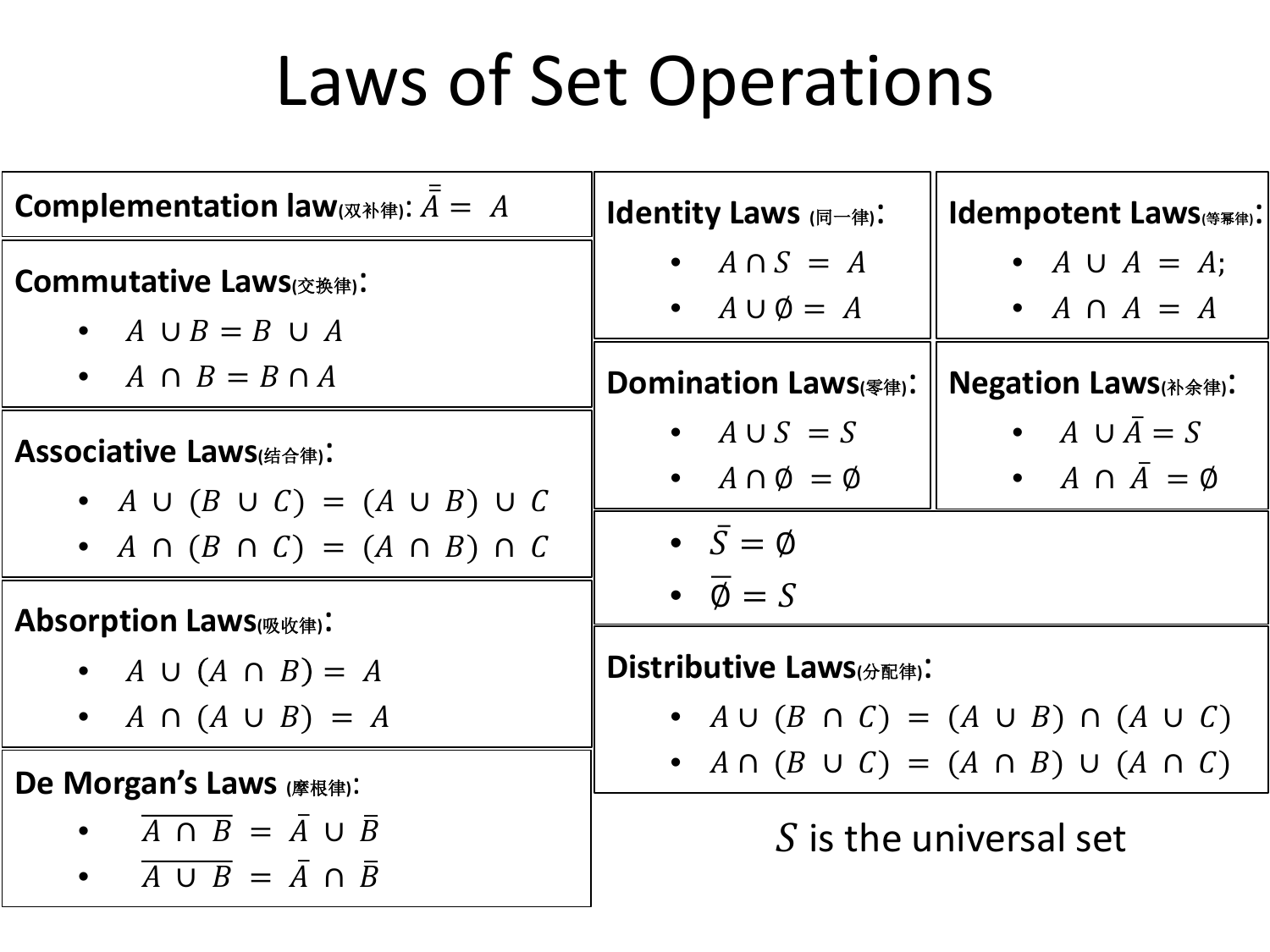### Function

**DEFINITION:** Let  $A, B \neq \emptyset$  be two sets.

- A **function (map)**  $f: A \rightarrow B$  assigns a unique element  $b \in B$  for every  $a \in A$ .
	- $f(a) = b$ : *b* is the **image** of *a* and *a* is a **preimage**
	- A is the **domain**  $\forall x \in \mathcal{Y}$  and B is the **codomain**  $\forall x \in \mathcal{Y}$ .
- The **image** of  $X \subseteq A$  is  $f(X) = \{f(x) | x \in X\}$ . The **preimage** of  $Y \subseteq B$  is  $f^{-1}(Y) = \{x : x \in A \land f(x) \in Y\}$ . The **range**  $\text{d}$  and  $f$  is  $f(A)$
- $f: A \rightarrow B$  is said to be
	- **injective** $\ast$  if "  $f(a) = f(b) \Rightarrow a = b$ "
	- **•** surjective<sub>满射</sub> if  $f(A) = B$
	- **bijective**双射 if it is injective and surjective.
- $g: A \to B$  and  $f: B \to C$ .  $f \circ g(x) = f(g(x))$  is the **composition**<sub> $\overline{g}$ </sub> and  $f, g$ .
- If  $f: A \to B$  is a bijection, then f has an **inverse function** $\mathbb{R}$   $\mathbb{R}$   $\mathbb{R}$   $\mathbb{R}$   $\mathbb{R}$   $\to A$ .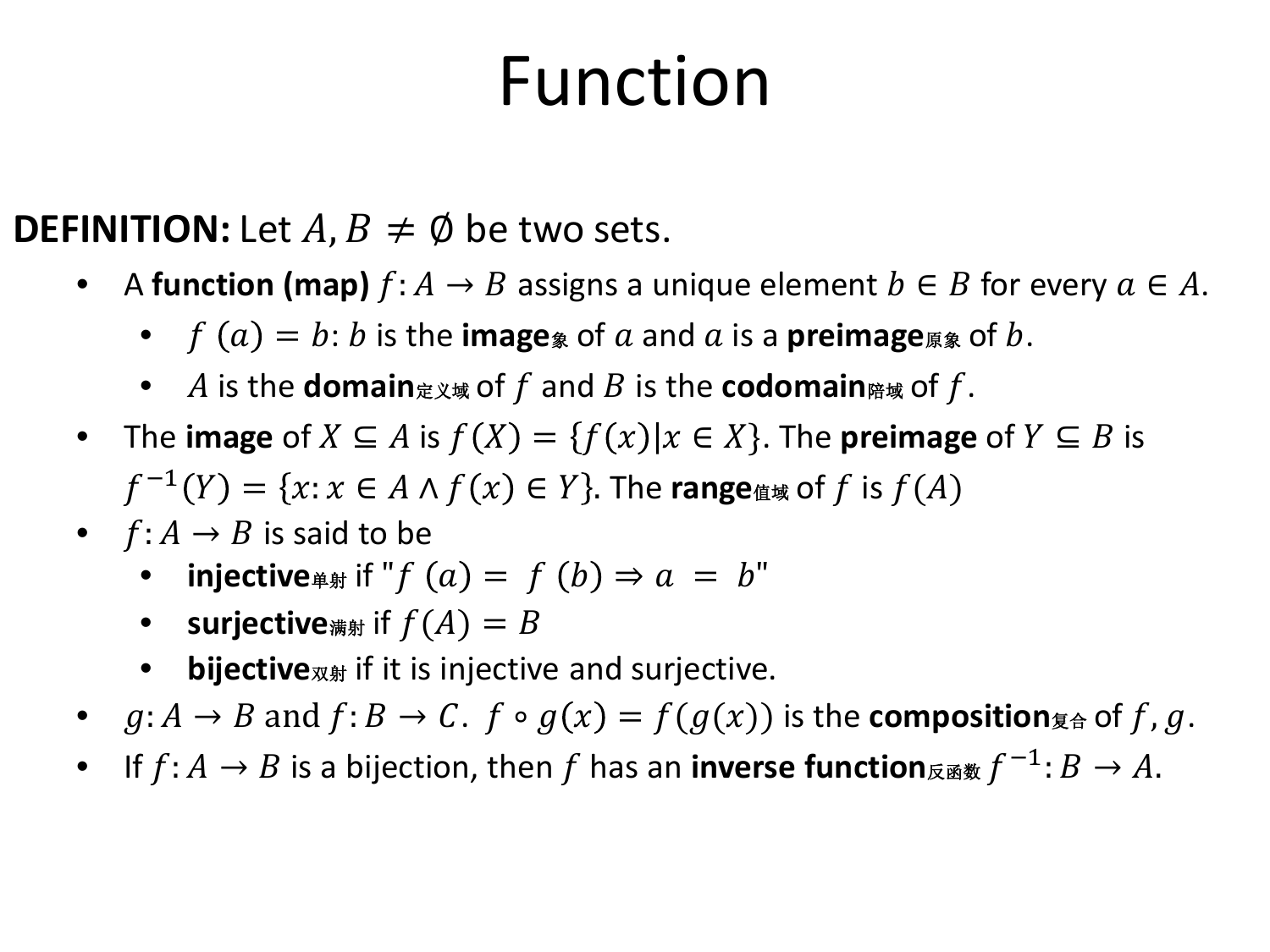# Cardinality of Sets

**DEFINITION:** Let A be a set.

- is called a **finite set**有限集 if it has finitely many elements.
	- The **cardinality**  $\mathbb{R}$  and  $|A|$  of a finite set A is the number of elements in A.
- is called an **infinite set**无限集 if it is not a finite set.

**EXAMPLE:**  $\emptyset$ , {1}, { $x: x^2 - 2x - 3 = 0$ }, { $a, b, c, ..., z$ } are all finite sets ℕ, ℤ, ℚ, ℝ, ℂ are all infinite sets

**DEFINITION:** Let A, B be any sets.

- A, B have the same cardinality  $\ast \mathfrak{p}$  ( $|A| = |B|$ ) if there is a bijection  $f : A \rightarrow B$
- We say that  $|A| \leq |B|$  if there exists an injection  $f: A \rightarrow B$ .
	- If  $|A| \leq |B|$  and  $|A| \neq |B|$ , we say that  $|A| < |B|$

**THEOREM:** Let  $A$ ,  $B$ ,  $C$  be any sets. Then

$$
\bullet \quad |A| = |A|
$$

• 
$$
|A| = |B| \Rightarrow |B| = |A|
$$

• 
$$
|A| = |B| \land |B| = |C| \Rightarrow |A| = |C|
$$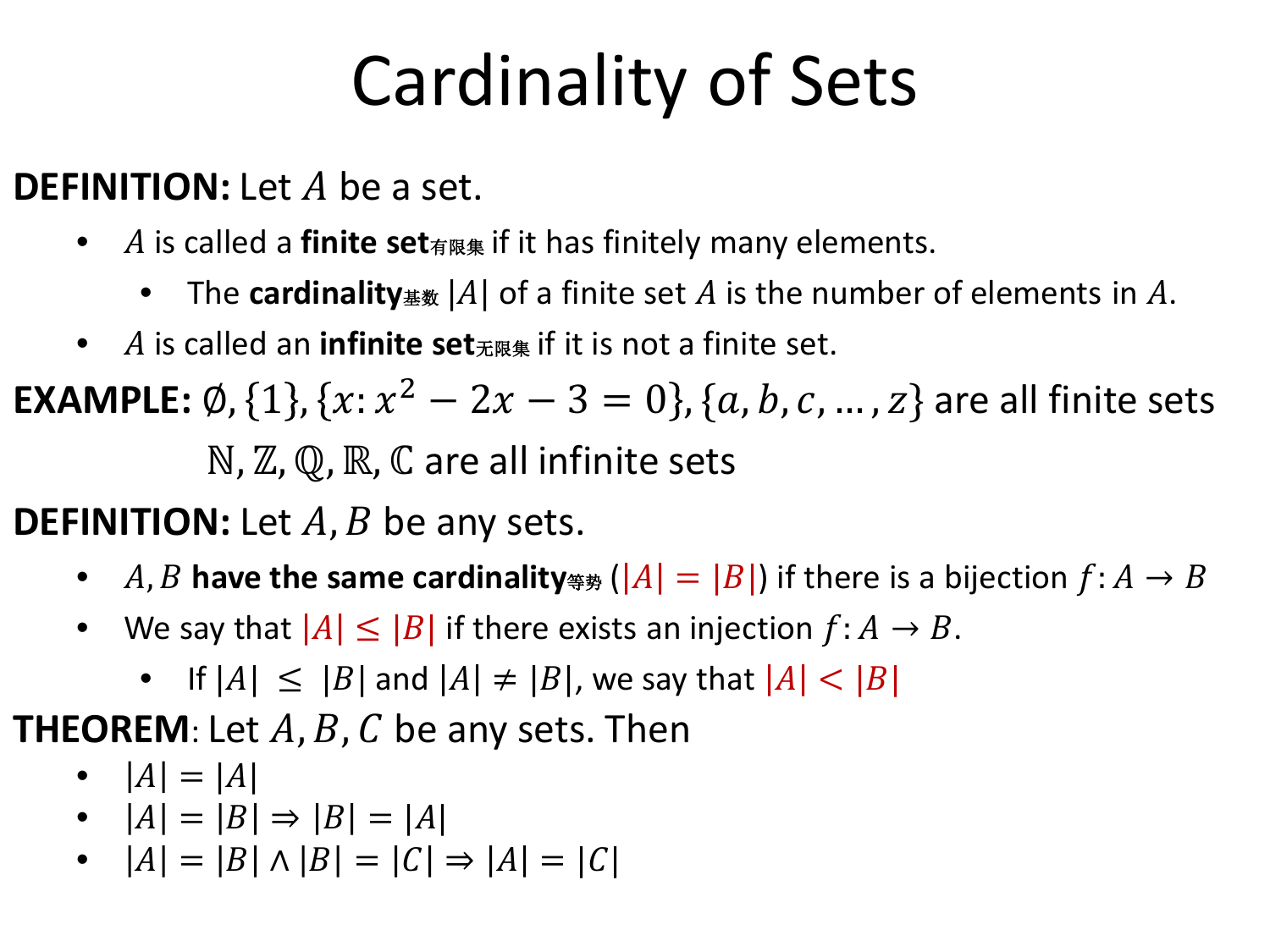### Cardinality of Sets

**EXAMPLE**:  $|\mathbb{Z}^+| = |\mathbb{N}| = |\mathbb{Z}| = |\mathbb{Q}^+| = |\mathbb{Q}|$   $\frac{1}{4}$ 

•  $f: \mathbb{Z}^+ \to \mathbb{N}$   $x \mapsto x - 1$ 

• 
$$
f: \mathbb{Z} \to \mathbb{N}
$$
  $f(x) = \begin{cases} 2x & x \ge 0 \\ -(2z+1) & x < 0 \end{cases}$ 

**EXAMPLE**:  $|\mathbb{R}^+| = |\mathbb{R}| = |(0,1)| = |[0,1]|$ 

- $f: \mathbb{R} \to \mathbb{R}^+$   $x \mapsto 2^x$  $f: \mathbb{Z}^+ \to \mathbb{Q}^+$
- $f: (0,1) \to \mathbb{R}$   $x \mapsto \tan(\pi(x-1/2))$
- $f: [0,1] \to (0,1)$ 
	- $f(1) = 2^{-1}$ ,  $f(0) = 2^{-2}$ ,  $f(2^{-n}) = 2^{-n-2}$ ,  $n = 1,2,3,...$
	- $f(x) = x$  for all other x
- **EXAMPLE**:  $|2^X| = |\mathcal{P}(X)|$ 
	- $2^X = \{ \alpha | \alpha: X \to \{0,1\} \text{ is a function} \}$  the set of all functions from X to  $\{0,1\}$
	- $\mathcal{P}(X) = \{A | A \subseteq X\}$ : the power set of X
	- $f: 2^X \rightarrow \mathcal{P}(X)$   $\alpha \mapsto A = \{x: \alpha(x) = 1\}$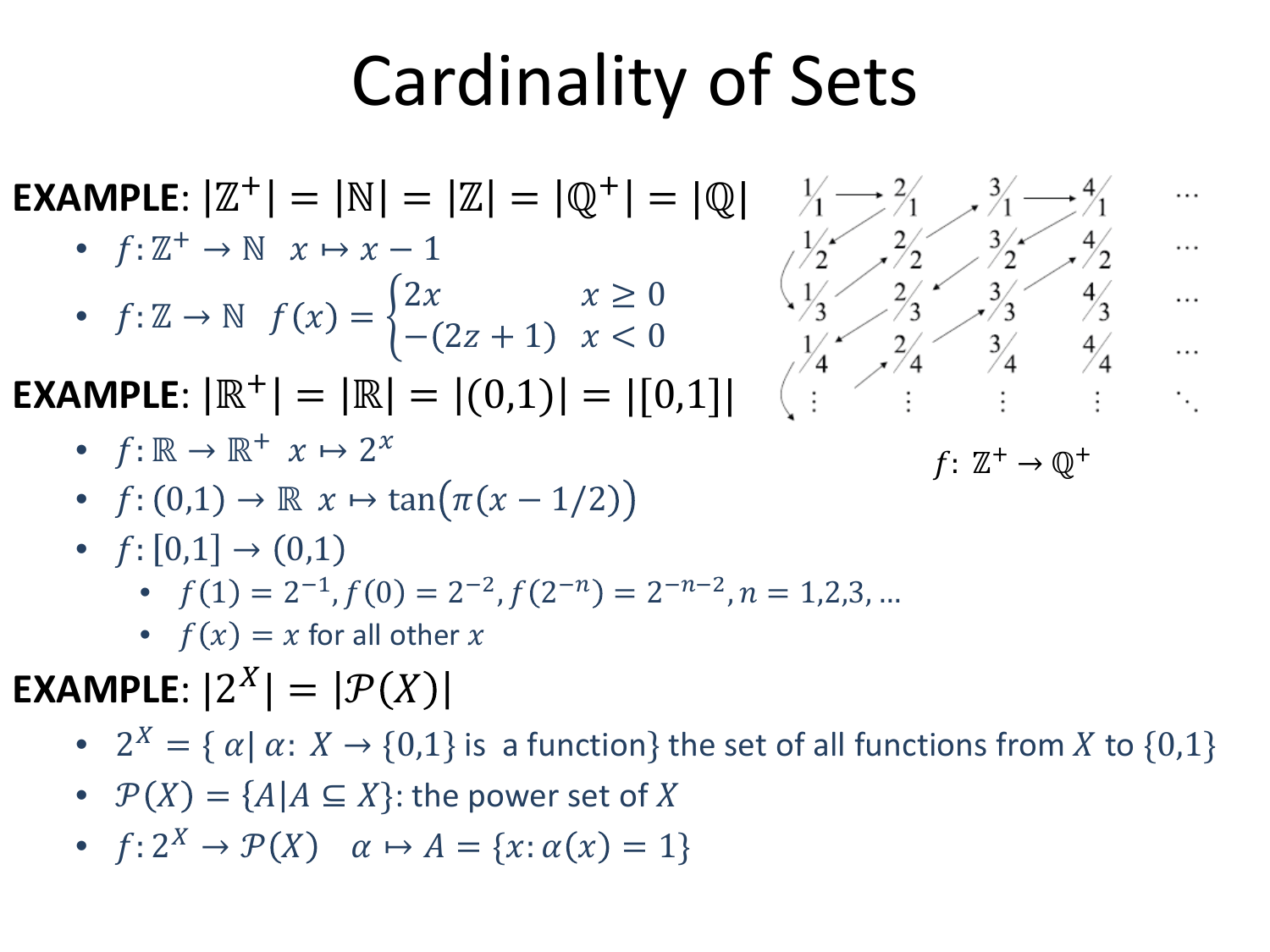## Cardinality of Sets

### **THEOREM:**  $|(0,1)| \neq |\mathbb{Z}^+|$

Suppose that  $|(0,1)| = |Z^+|$ . Then there is a bijection  $f: Z^+ \rightarrow (0,1)$  $f(1) = 0.$   $b_{\mathbf{N}}b_{12}b_{13}b_{14}b_{15}b_{16}b_{17}b_{18}b_{19} \cdots$  $f(2) = 0. b_{21} b_{22} b_{23} b_{24} b_{25} b_{26} b_{27} b_{28} b_{29} \cdots$  $f(3) = 0. b_{31}b_{32}b_{33}b_{34}b_{35}b_{36}b_{37}b_{38}b_{39}...$  $f(4) = 0. b_{41}b_{42}b_{43}b_{44}b_{45}b_{46}b_{47}b_{48}b_{49} \cdots$  $f(5) = 0. b_{51}b_{52}b_{53}b_{54}b_{55}b_{56}b_{57}b_{58}b_{59} \cdots$  $f(6) = 0. b_{61}b_{62}b_{63}b_{64}b_{65}b_{66}b_{67}b_{68}b_{69} \cdots$  $...$  $f(n) = 0. b_{n1} b_{n2} b_{n3} b_{n4} b_{n5} b_{n6} b_{n7} b_{n8} b_{n9} \cdots$  $...$ 

• Let 
$$
b_i = \begin{cases} 4, & b_{ii} \neq 4 \\ 5, & b_{ii} = 4 \end{cases}
$$
 for  $i = 1, 2, 3, ...$ 

- $b = 0$ .  $b_1b_2b_3b_4b_5b_6b_7b_8b_9 \cdots$  is in (0,1) but has no preimage
	- $b \neq f(i)$  for every  $i = 1, 2, ...$
- $f$  cannot be a bijection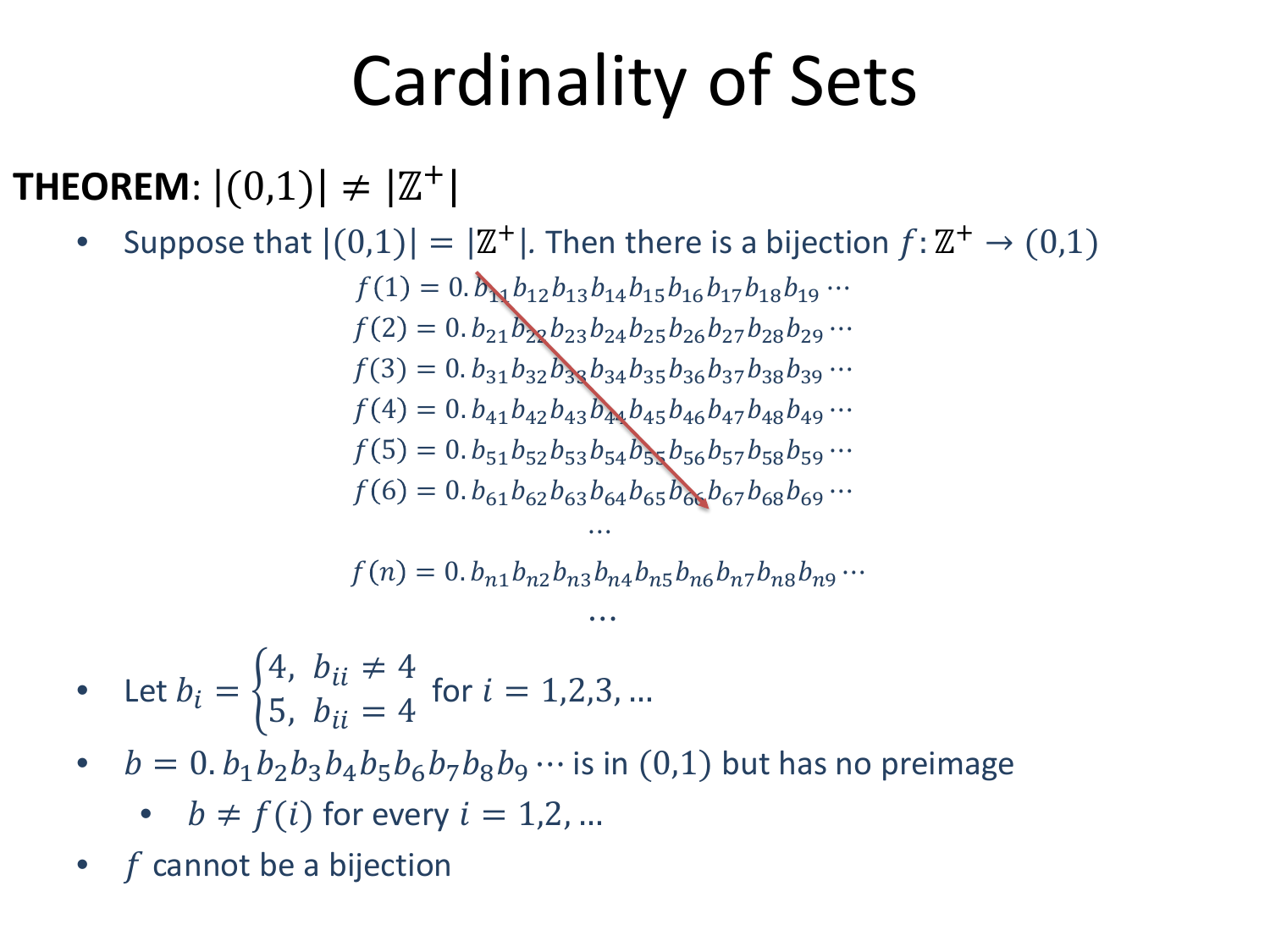# Cantor's Diagonal Argument

**Question:** Show that  $|A| \neq |\mathbb{Z}^+|$ .

#### **The Diagonal Argument**:

- 1) Suppose that  $|A| = |\mathbb{Z}^+|$ . Then there is a bijection  $f: \mathbb{Z}^+ \to A$
- 2) Represent the function  $f$  as a list:



• Every element of  $\mathbb{Z}^{+}$  appears once in the left-hand side • Every element of  $A$  appears once in the right-hand side

- 3) Construct an element  $x$  by considering the diagonal of the list
- 4) Show that  $x \neq a_i$  for all  $i \in \mathbb{Z}^+$
- 5) Show that  $x \in A$
- 6) 4) and 5) give a contradiction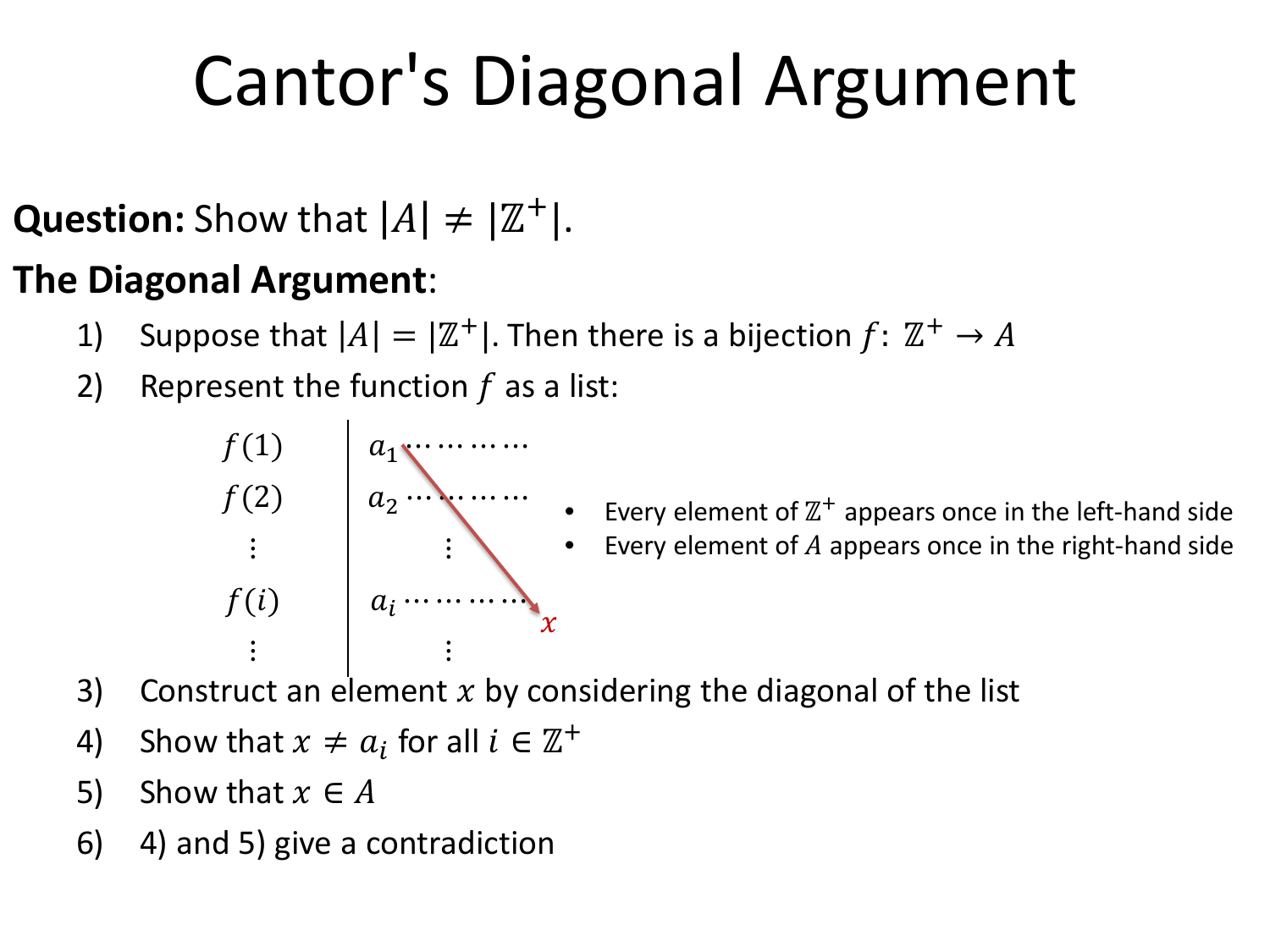## Cantor's Theorem

### **THEOREM: (Cantor)** Let A be any set. Then  $|A| < |\mathcal{P}(A)|$ .

- $|A| \leq |\mathcal{P}(A)|$ 
	- The function  $f: A \to \mathcal{P}(A)$  defined by  $f(a) = \{a\}$  is injective.
- $|A| \neq |\mathcal{P}(A)|$ 
	- Assume that there is a bijection  $g: A \to \mathcal{P}(A)$
	- Define  $X = \{a : a \in A \text{ and } a \notin g(a)\}\$
	- **X** should appear in the list. It is clear that  $X \subseteq A$  and hence  $X \in \mathcal{P}(A)$
	- **X** will not appear in the list. Suppose that  $X = g(x)$  for some  $x \in A$ 
		- If  $x \in X$ , then  $x \notin g(x) = X$ 
			- This gives a contradiction
		- If  $x \notin X$ , then  $x \in g(x) = X$ 
			- This gives a contradiction